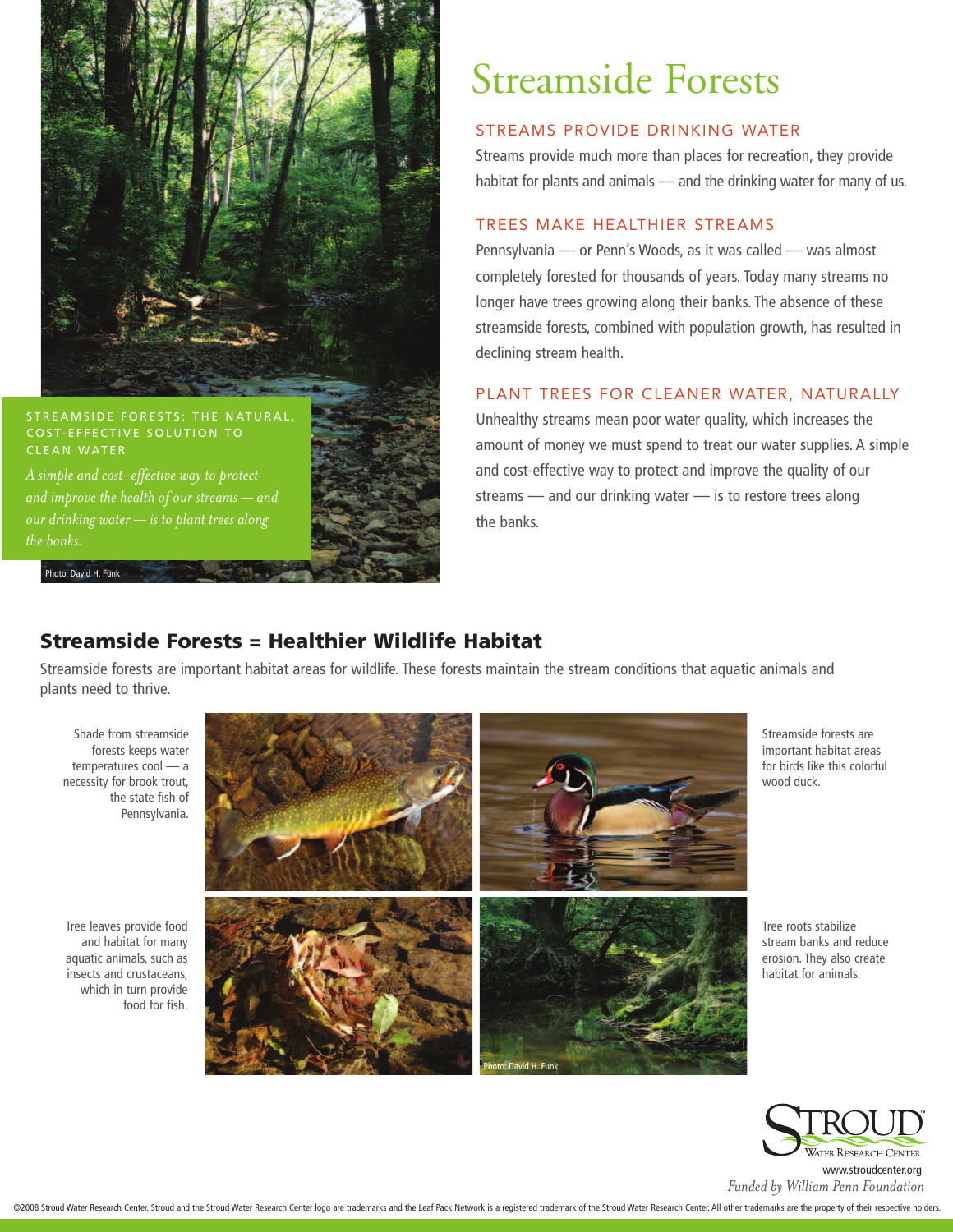

#### STREAMSIDE FORESTS REDUCE POLLUTANTS IN OUR WATER

*Streamside forests prevent many pollutants from getting into streams and these healthier streams are more able to process the pollution that does reach them.*

# Streamside Forests

## TREES REDUCE POLLUTION

Streamside forests prevent sediments and other pollutants from reaching the stream. In addition, because forested streams are healthier, they are more able than deforested streams to process the pollution that does enter them. Healthy, forested streams are full of life, including microscopic organisms that are efficient at breaking down pollutants. Planting trees along streams supports a rich variety of life that can continue to clean our water for us, naturally.

## TREES REDUCE FLOODING

Forests function like sponges. Roots from trees and shrubs break up the soil so that rainwater soaks into the ground, rather than running off the surface. This helps reduce flooding and replenish groundwater, another important source of drinking water.



## TREES DECREASE DRINKING WATER COSTS

Poor water quality costs taxpayers money. Streamside forests reduce the cost of clean drinking water by reducing the need for chemicals to treat the water.



## **Streamside Forests = Cleaner, Cheaper Water**

A 10% increase in forest cover in a drinking source area results in a 20% decrease in treatment and chemical costs.





*Funded by William Penn Foundation* www.stroudcenter.org